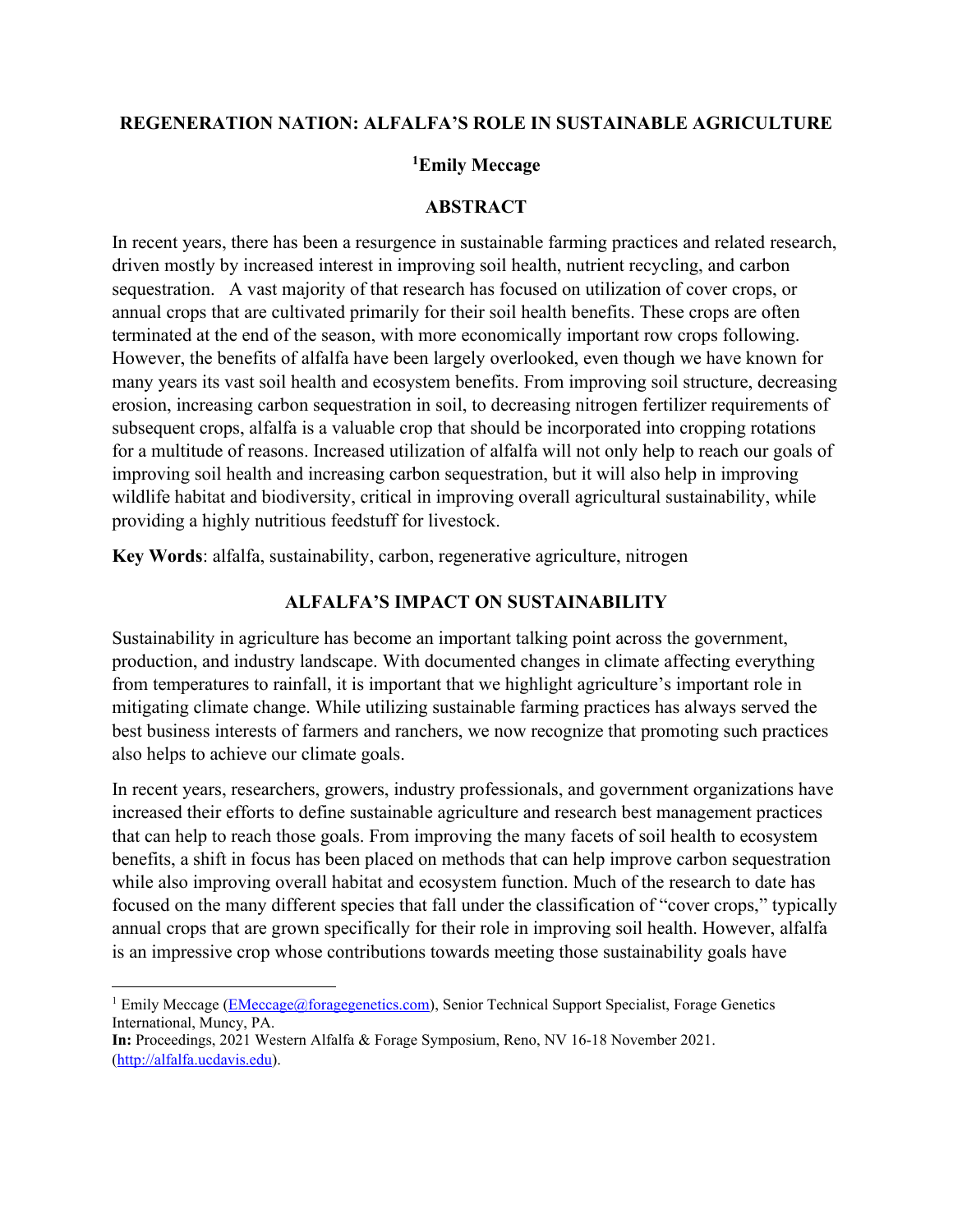largely gone unnoticed. This may have resulted, largely, from the erroneous exclusion of perennial crops, such as alfalfa, from the traditional classification of a "cover crop."

As shown in Table 1, while many are aware of the vast benefits that support using cover crops, alfalfa has many of the same benefits to offer, if not more. From its documented ability to sequester carbon in the soil, to its ability to decrease nutrient leaching into adjacent soils and watersheds, alfalfa deserves more attention for its contributions towards improving on-farm practices when included in a cropping rotation.

| <b>Sustainability Benefit</b>             | <b>Alfalfa</b> | Corn   | Soybean | <b>Cover Crops</b> |
|-------------------------------------------|----------------|--------|---------|--------------------|
| <b>Carbon Sequestration</b>               | $\div$         | $0/-$  | $0/-$   |                    |
| <b>Improved Soil Structure</b>            | $\div$         |        |         | ┿                  |
| Nitrogen credits                          | $++$           |        | $\div$  | $+^*$              |
| <b>Water Use Efficiency</b>               | $\div$         | $\div$ | $\div$  |                    |
| <b>Decreased Erosion</b>                  |                |        |         |                    |
| Decreased Nutrient Leaching               | $\div$         |        |         |                    |
| <b>Increased Soil Microbial Diversity</b> |                |        |         |                    |

*Table 1. Comparison of alfalfa's sustainability benefits to cover crops and two commonly planted row crops, soybean and corn.*

*From Meccage, 2021. Alfalfa economics and cropping rotation benefits. CROPLAN Virtual Alfalfa Training Event.*

## *Carbon sequestration*

Perhaps one of the most touted aspects of agricultural sustainability is the ability of plants to increase carbon sequestration through photosynthesis. Again, much of the focus has been placed on other resources such as hardwood forests, perennial grasslands, and even annual crops, with limited focus on alfalfa's ability to sequester carbon.

Historical data suggests that alfalfa can sequester significant amounts of carbon in the soil, and even better, sequester carbon deeper in the soil because of its deeper root structure, than many of the other crops that are commonly evaluated. Jarecki et al. (2005) found that when compared to continuous corn cropping, alfalfa sequestered 22% more soil organic carbon (SOC), in agreement with Cates et al. (2016) which found that alfalfa sequestered 26% more SOC than rotations that included only annual crops (corn and soybean).

Saliendra et al. (2018) found that when comparing perennial alfalfa to perennial grassland, the amount of SOC was greater in the alfalfa, even when the aboveground biomass was harvested as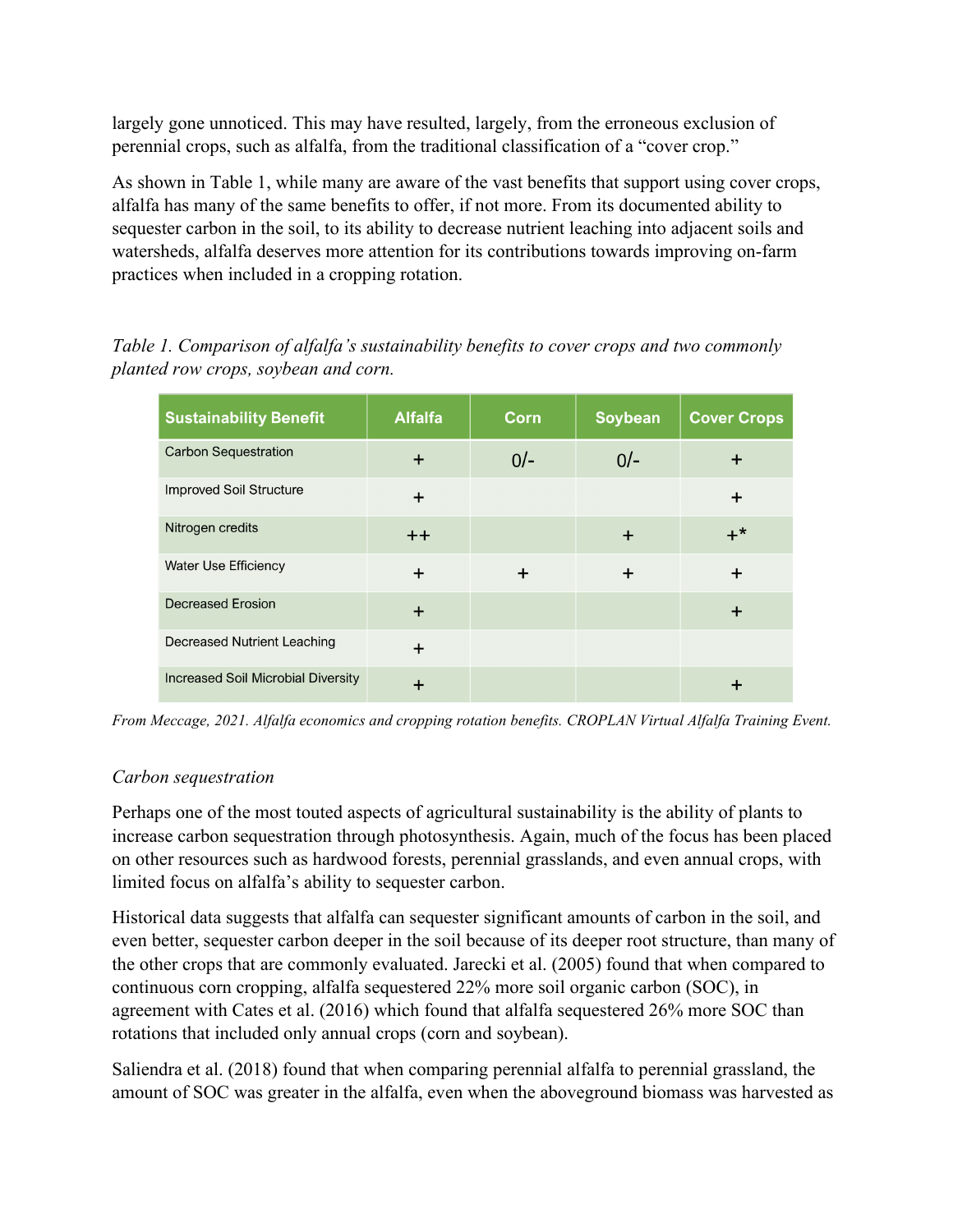hay. The amount of C sequestered increased in this study if the alfalfa was irrigated, correlating to the amount of both aboveground and belowground biomass that was produced. The ability of alfalfa to sequester more C than other perennial crops is important to note and should also be a talking point when considering programs to implement increased C sequestration.

Just as important as total amount sequestered, several of these studies evaluated where the SOC was placed in the soil layers. With many of the other closely studied crops, most of the sequestered carbon is stored in the top 10 cm of soil, close to the soil surface. However, it appears that alfalfa has the ability to place carbon deeper in the soil, with gains found at 30-60 cm (Cates et al., 2016). Interestingly, in that same study the corn-soybean rotation found losses in SOC in those deeper layers.

As carbon markets begin to become more established, it is critical that we bring focus to the importance of utilizing alfalfa in cropping rotations. More emphasis needs to be placed on utilization of alfalfa by these carbon market platforms if the objective is to maximize carbon sequestration potential. Thanks to its improved ability to sequester carbon compared to many other crop options, producers are more likely see a financial benefit if they choose to enter the carbon markets by incorporating alfalfa on-farm.

## *Soil health benefits*

A broad term that is commonly used in the sustainability discussion is "soil health", which has many different definitions depending on which source is referenced. In this discussion, we will utilize this term to encompass soil's structure and ability to grow crops, along with its microbial biome.

Previous studies have found that multi-year use of alfalfa in cropping rotations leads to improvements in the size of soil aggregates (Angers, 1992), which helps to improve moisture and nutrient movement throughout the soil. This also leads to more stable soils that are resilient to changes in climate such as periods of drought or heavy rains. Another important benefit is that it helps to decrease erosion, a benefit that has been shown by research studies that included alfalfa (Wu et al., 2011). Wu et al. found that soils that had been in rotation with alfalfa had infiltration rates that were 1.77 times that of bare soil, and sediment transportation rate away from the field decreased by 78.4%, a marked improvement in soil structure.

Included in soil health benefits are qualities such as alfalfa's ability to decrease nutrient leaching, critical in mitigating runoff into water sources. Due in large part to its deep taproot system, alfalfa can "soak up" large amounts of nutrients in the soil that otherwise have the potential to contaminate nearby water sources. Other options such as many species of cover crops are also able to decrease significant amounts of nutrient contaminants; however, alfalfa can reach deeper levels in the soil. It is also efficient at decreasing levels of toxic metals in the soil and has been used in soil remediation and reclamation efforts.

# *Nitrogen benefits*

An important system and financial benefit of utilizing alfalfa is the fact that it is a legume, meaning it can fix nitrogen through its symbiotic relationship with *Rhizobium* bacteria. Cropping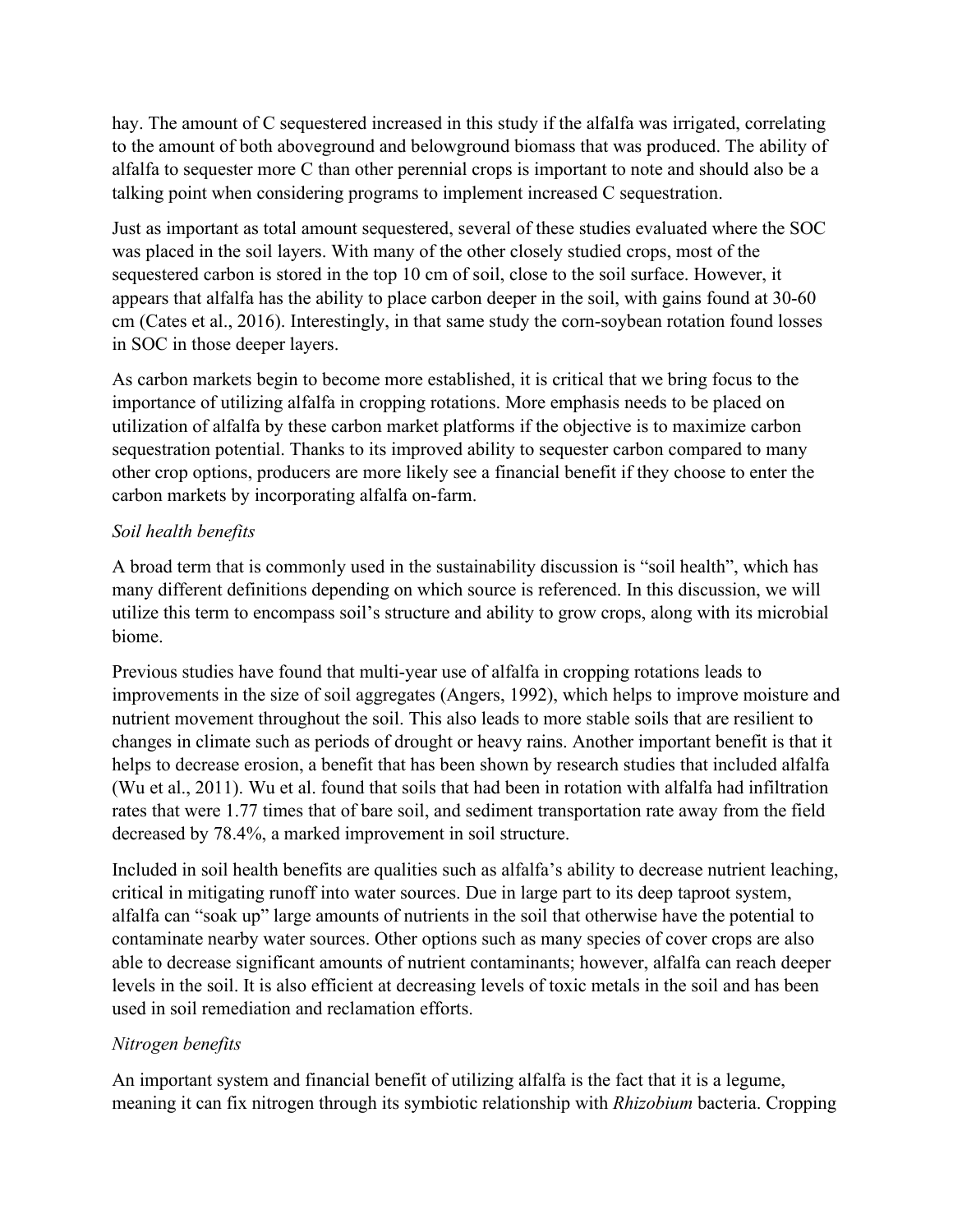rotations that include corn after alfalfa often do not require synthetic inputs of nitrogen for at least one year, with many fields requiring decreased nitrogen fertilizer the second year out of alfalfa as well (Creech et al., 2019; Undersander and Barnett, 2008; Sheaffer, 2004). This leads to significant financial savings, as nitrogen inputs represent a large portion of the input costs in row crop production. Furthermore, nitrogen presented to the soil in the form of legume synthesized nitrogen, versus the more mobile form from synthetic nitrogen fertilizer, likely decreases the potential for nitrogen leaching into groundwater and aquifers.

Another important consideration is the environmental cost of using synthetic nitrogen fertilizers. Most reports estimate that industrial production of urea produces approximately 3 T carbon per T of urea produced, and 2 T carbon per T of ammonium nitrate produced. That is also accompanied by the amount of carbon that is produced during the transport and application process, representing a large financial and environmental cost to growing that crop. Utilizing alfalfa decreases the dependence on synthetic fertilizers, saving both dollars as well as carbon emissions.

## *Ecosystem benefits*

It would be remiss to discuss the benefits of alfalfa without considering the ecosystem benefits. Alfalfa is a great habitat for many species of wildlife, from large herbivores like elk and deer, to smaller mammals such as rodents, as well as soil-dwelling organisms and pollinators. While this may not always be a positive for farmers, it is important to consider as more focus is placed on environmental stewardship.

Pollinators are critical for a healthy food production system, and alfalfa is very attractive to many species of pollinators. It plays an important role in food source and habitat and can be utilized very well to help improve pollinator numbers. In the same vein of preserving pollinator habitat, alfalfa can also be utilized to interrupt pest cycles, decreasing the need for pesticides which also improves pollinator habitats.

Alfalfa is often not host to many of the same pests that occur in popular row crop options, and inclusion of alfalfa into cropping rotations can help to reduce damaging pest populations. Whether it be insect species, diseases or weeds, alfalfa can be utilized to disrupt growth cycles, and decrease the overall negative impact they have on production.

## **CONCLUSION**

When looking to maximize agriculture's impact on improving carbon sequestration, it is important to highlight alfalfa's important role. Not only can alfalfa significantly increase carbon sequestration, but it also has the potential for so many other beneficial impacts for our ecosystems. The ability to decrease the reliance on nitrogen fertilizers can significantly help at the farm-gate by reducing input costs, as well as decrease emissions. It also is an important crop to help improve soil's resilience in a changing climate, which can help to maximize production on a per acre basis. Finally, it has many benefits to offer wildlife, pollinators, and soil-dwelling organisms, which all play a critical role in a healthy ecosystem. It is important that more focus is